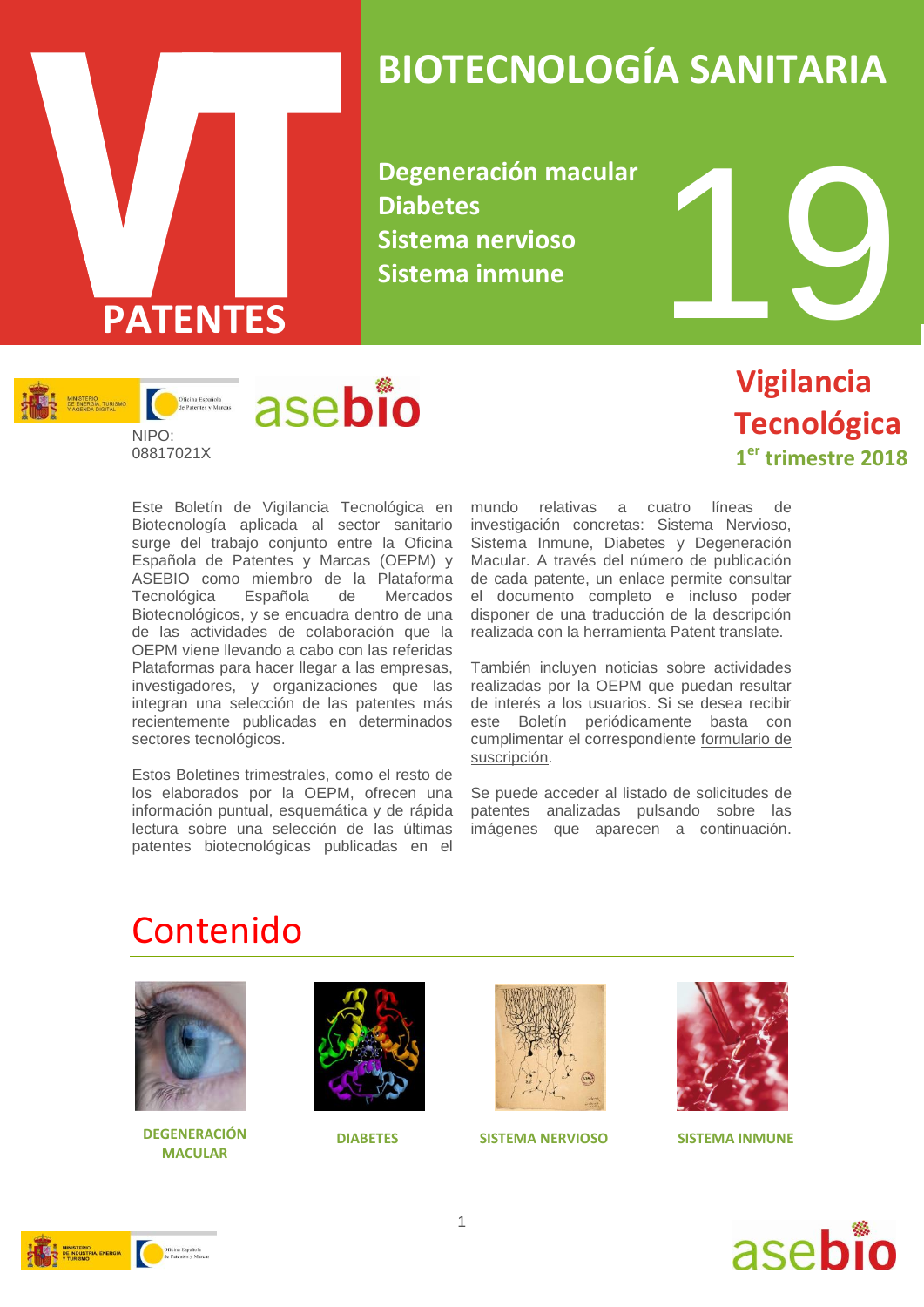### **Degeneración Macular**

| <b>Nº DE PUBLICACIÓN</b> | <b>SOLICITANTE</b>                                         | <b>CONTENIDO TÉCNICO</b>                                                                                     |
|--------------------------|------------------------------------------------------------|--------------------------------------------------------------------------------------------------------------|
| WO2018039030             | UNIV MARYLAND [US]; UCL BUSINESS<br>PLC [GB]               | Methods for detecting and/or<br>predicting age-related macular<br>degeneration and/or Alzheimer's<br>disease |
| WO2018022905             | UNIV CALIFORNIA [US]; UNIV<br>PENNSYLVANIA [US]            | Adeno-associated virus virions with<br>variant capsid and methods of use<br>thereof                          |
| WO2018003908             | HEALIOS K K [JP]; SUMITOMO<br>DAINIPPON PHARMA CO LTD [JP] | Transplantation medium                                                                                       |
| WO2018015467             | P&X MEDICAL NV [BE]                                        | Compounds for use in methods for<br>treating glaucoma and retinal<br>diseases                                |
| WO2018002105             | F HOFFMANN-LA ROCHE AG [CH];<br>HOFFMANN-LA ROCHE INC [US] | Antisense oligonucleotides for<br>modulating HTRA1 expression                                                |



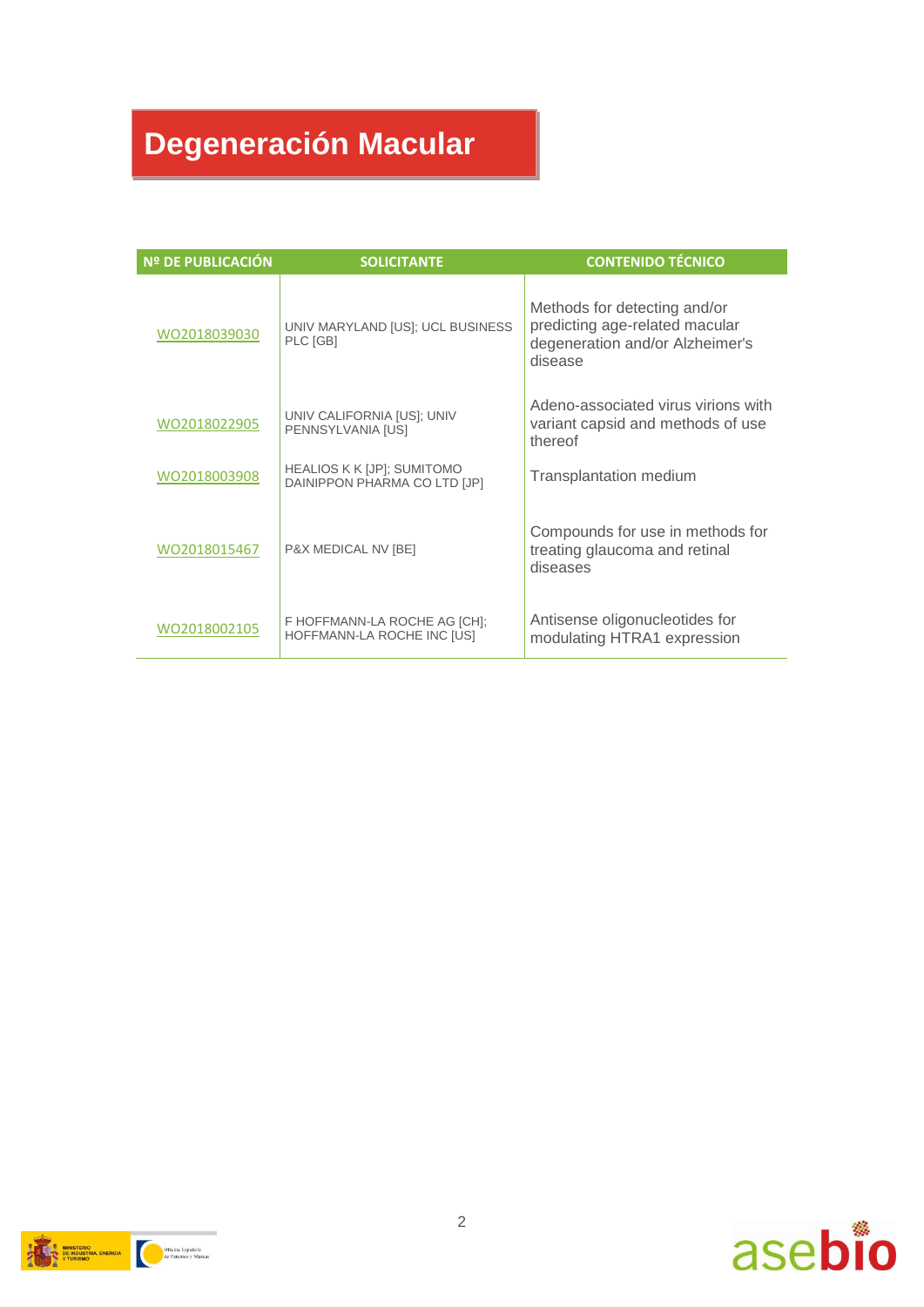### **Diabetes**

| <b>Nº DE PUBLICACIÓN</b> | <b>SOLICITANTE</b>                                                                                             | <b>CONTENIDO TÉCNICO</b>                                                                                                                                                                                                                                                              |
|--------------------------|----------------------------------------------------------------------------------------------------------------|---------------------------------------------------------------------------------------------------------------------------------------------------------------------------------------------------------------------------------------------------------------------------------------|
| WO2018035121             | <b>BETH ISRAEL DEACONESS MEDICAL</b><br>CT INC [US]                                                            | Novel therapy to achieve glycemic<br>control                                                                                                                                                                                                                                          |
| WO2018034047             | <b>GENOME PHARMACEUTICALS INST</b><br>CO LTD [JP]; UNIV TOKYO [JP]                                             | Lactic acid bacteria, hypoglycemic<br>agent derived from same,<br>therapeutic agent for diabetes, and<br>food or beverage                                                                                                                                                             |
| WO2018033127             | SHENZHEN JYMED TECH CO LTD [CN]                                                                                | Synthesis method for low-<br>racemization impurity liraglutide                                                                                                                                                                                                                        |
| WO2018032843             | SHENZHEN JYMED TECH CO LTD [CN]                                                                                | Method for synthesizing<br>semaglutide                                                                                                                                                                                                                                                |
| WO2018032521             | SHENZHEN JYMED TECH CO LTD [CN]                                                                                | Method for synthesizing liraglutide                                                                                                                                                                                                                                                   |
| WO2018024162             | SUNSHINE LAKE PHARMA CO LTD [CN]                                                                               | GLP-1 fusion protein comprising<br>mutated immunoglobulin Fc portion                                                                                                                                                                                                                  |
| WO2018016806             | INDUSTRY-ACADEMIC COOPERATION<br>FOUNDATION YONSEI UNIV [KR]                                                   | Method for treatment of liver<br>steatosis or non-alcoholic fatty liver<br>by using 2-monoacylglycerol<br>cleaving enzyme                                                                                                                                                             |
| WO2018014091             | UNIV UTAH RES FOUND [US]; THE<br>WALTER AND ELIZA HALL INSTITUTE<br>OF MEDICAL RES [AU]; LA TROBE UNIV<br>[AU] | Insulin analogs                                                                                                                                                                                                                                                                       |
| WO2018012607             | KIKKOMAN CORP [JP]                                                                                             | Reaction accelerator                                                                                                                                                                                                                                                                  |
| WO2018008770             | NAT CEREBRAL AND<br>CARDIOVASCULAR CENTER [JP]                                                                 | Method for controlling peripheral<br>nerve, method for developing<br>function to alter function of nerve<br>cell in organs excluding brain and<br>spinal cord and others, novel<br>method for preventing or treating<br>disease, and medicine for<br>application to peripheral nerves |
| WO2017223533             | UNIV SOUTHERN CALIFORNIA [US]                                                                                  | Mentsh analogs as therapeutics for<br>diabetes, obesity, and their<br>associated diseases and<br>complications                                                                                                                                                                        |
| WO2017214828             | SHI QINGXUE [CN]                                                                                               | Lentiviral expression vector for<br>specifically promoting high<br>expression of Prkcz gene, and<br>applications thereof                                                                                                                                                              |



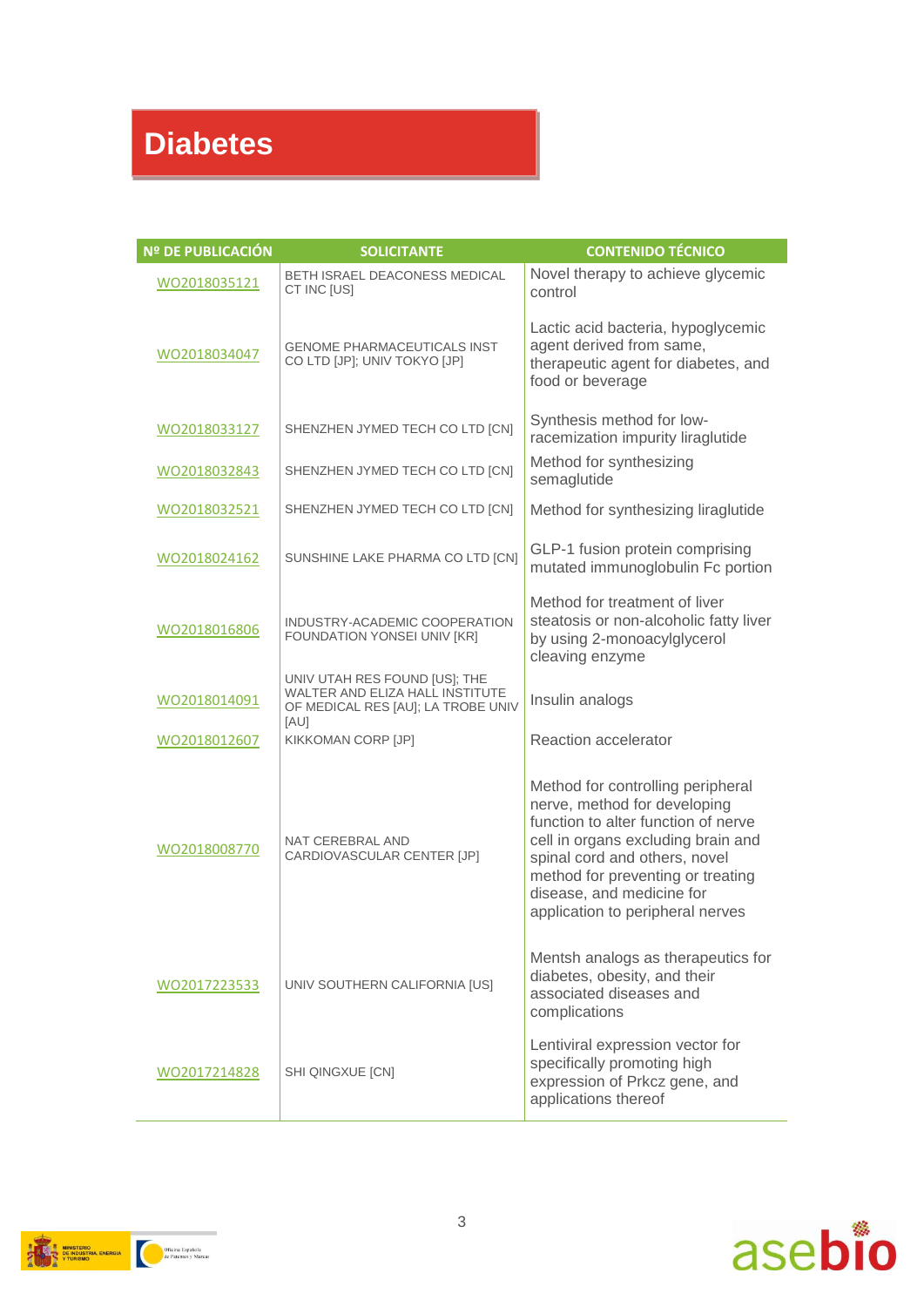| Nº DE PUBLICACIÓN | <b>SOLICITANTE</b>                                                                                                                                                                                        | <b>CONTENIDO TÉCNICO</b>                                                                                                                          |
|-------------------|-----------------------------------------------------------------------------------------------------------------------------------------------------------------------------------------------------------|---------------------------------------------------------------------------------------------------------------------------------------------------|
| WO2017214942      | <b>MAO KANLANG [CN]</b>                                                                                                                                                                                   | Lentiviral expression vector for<br>improving expression of TCTP<br>gene, and applications thereof                                                |
| WO2017214543      | AMIDEBIO LLC [US]                                                                                                                                                                                         | Glucagon analogs and methods of<br>use thereof                                                                                                    |
| WO2017206898      | SHANGHAI HEP PHARMACEUTICAL CO<br>LTD [CN]                                                                                                                                                                | Compositions and methods for<br>treating metabolic diseases                                                                                       |
| WO2017210099      | INDIANA UNIV RESEARCH AND<br>TECHNOLOGY CORPORATION [US]                                                                                                                                                  | Glucagon-T3 conjugates                                                                                                                            |
| WO2018042390      | INTREXON ACTOBIOTICS N V [BE]                                                                                                                                                                             | Genetically modified bacteria stably<br>expressing IL-10 and insulin                                                                              |
| WO2018007314      | F HOFFMANN-LA ROCHE AG [CH];<br>HOFFMANN-LA ROCHE INC [US]                                                                                                                                                | Novel antibody format                                                                                                                             |
| WO2018001909      | AGOMAB THERAPEUTICS BVBA [BE]                                                                                                                                                                             | Anti-met antibodies and uses<br>thereof                                                                                                           |
| WO2017220706      | NOVO NORDISK AS [DK]                                                                                                                                                                                      | Pharmaceutical compositions of<br>FGF21 derivatives and uses thereof                                                                              |
| WO2017212494      | OPKO BIOLOGICS LTD [IL]                                                                                                                                                                                   | Long-acting oxyntomodulin<br>formulation and methods of<br>producing and administering same                                                       |
| WO2017210537      | CLEVELAND CLINIC FOUND [US]                                                                                                                                                                               | Complement inhibition for improving<br>cell viability                                                                                             |
| WO2017211922      | MEDIMMUNE LTD [GB]                                                                                                                                                                                        | Protease-resistant mono-lipidated<br>peptides                                                                                                     |
| WO2017215973      | GENOS DO O [HR]                                                                                                                                                                                           | Procedure of predicting type 2<br>diabetes development through<br>analysis of N-glycans attached to<br>the plasma proteins of a healthy<br>person |
| WO2017207733      | UNIVERSITÄT ZÜRICH [CH]                                                                                                                                                                                   | <b>Recombinant SIRT1</b>                                                                                                                          |
| EP3263600         | UNIVERSITÉ CLAUDE BERNARD LYON<br>1 [FR]; INSTITUT NATIONAL DE LA<br>SANTE ET DE LA RECH MEDICALE<br>(INSERM) [FR]; CENTRE LÉON BÉRARD<br>[FR]; CENTRE NATIONAL DE LA<br>RECHERCHE SCIENT (C N R S ) [FR] | Inhibition of PLA2R1 for the<br>prevention and/or the treatment of<br>type 2-diabetes                                                             |

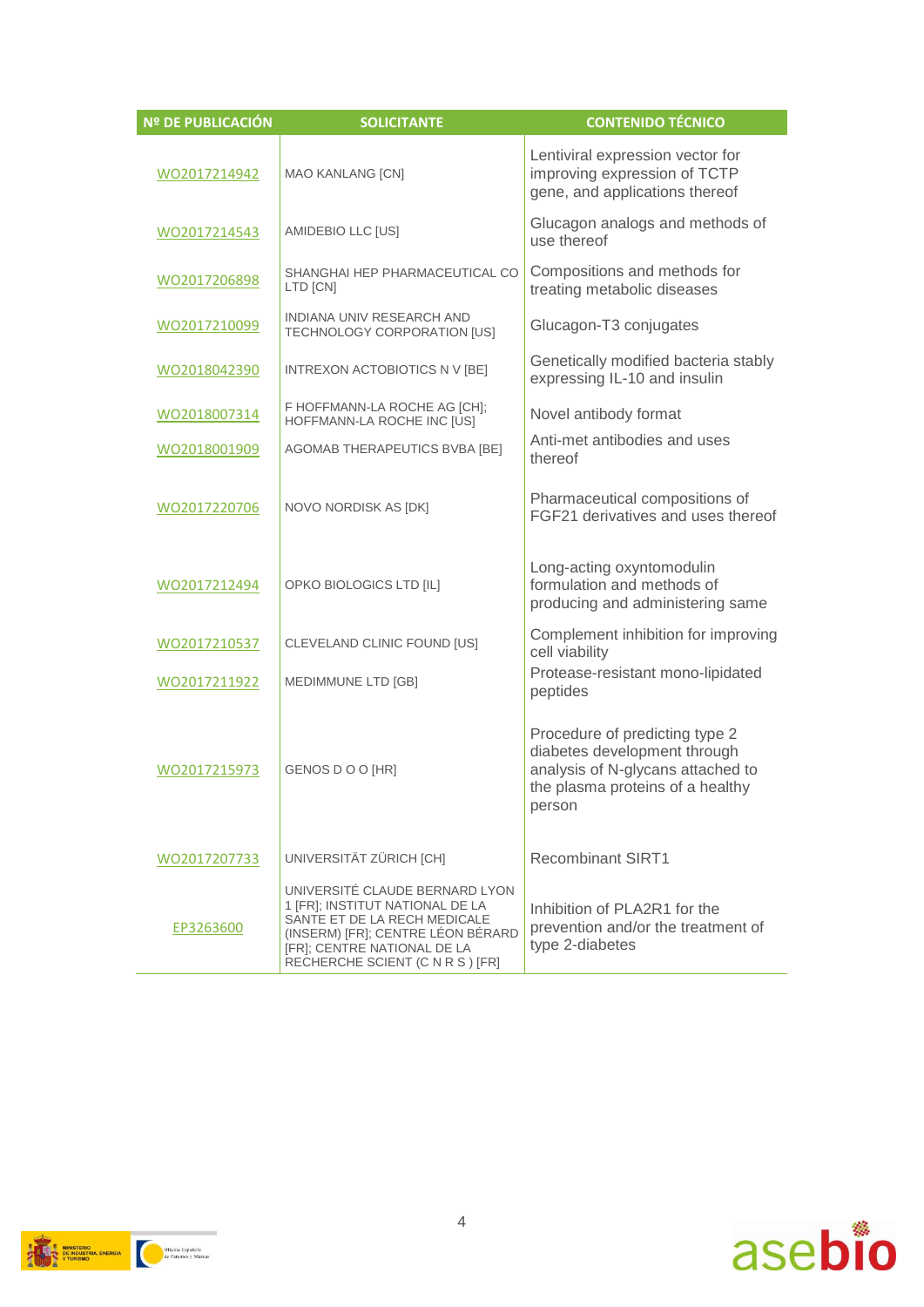### **Sistema Nervioso**

| <b>Nº DE PUBLICACIÓN</b> | <b>SOLICITANTE</b>                                                                                                                                                         | <b>CONTENIDO TÉCNICO</b>                                                                                                                          |
|--------------------------|----------------------------------------------------------------------------------------------------------------------------------------------------------------------------|---------------------------------------------------------------------------------------------------------------------------------------------------|
| WO2018042423             | MAPI PHARMA LTD [IL]                                                                                                                                                       | Process for preparing microparticles<br>containing glatiramer acetate                                                                             |
| WO2018042415             | MAPI PHARMA LTD [IL]                                                                                                                                                       | Depot systems comprising<br>glatiramer acetate                                                                                                    |
| WO2018038973             | UNIV ARIZONA [US]; UNIV HAWAII [US]                                                                                                                                        | Neuroprotective beta amyloid core<br>peptides and peptidomimetic<br>derivatives                                                                   |
| WO2018039030             | UNIV MARYLAND [US]; UCL BUSINESS<br>PLC [GB]                                                                                                                               | Methods for detecting and/or<br>predicting age-related macular<br>degeneration and/or Alzheimer's<br>disease                                      |
| WO2018038583             | ABION INC [KR]; SEOUL NATIONAL<br>UNIV R&DB FOUNDATION [KR]                                                                                                                | Anti-NINJ-1 antibody and use of<br>same                                                                                                           |
| WO2018035471             | UNIV OREGON HEALTH & SCIENCE<br>[US]                                                                                                                                       | CSF microRNA markers of<br>Alzheimer's disease                                                                                                    |
| WO2018034712             | ALKAHEST INC [US]; BELL DAVID [IE];<br>GALLAGER IAN [US]; BRAITHWAITE<br>STEVEN P [US]; MINAMI S SAKURA<br>[US]; DANG VU [US]; MCCRACKEN JOE<br>[US]; NIKOLICH KAROLY [US] | Blood plasma fractions as a<br>treatment for aging-associated<br>cognitive disorders                                                              |
| WO2018034457             | MD HEALTHCARE INC [KR]                                                                                                                                                     | Composition for preventing or<br>treating mental disorder, containing<br>Lactobacillus sp. Bacteria-derived<br>vesicle                            |
| WO2018033911             | RAMOT AT TEL AVIV UNIV LTD [IL]                                                                                                                                            | Mesenchymal cell-derived<br>exosomes to treat neurological<br>disorders                                                                           |
| WO2018030405             | NATIONAL UNIV CORPORATION<br>TOKYO MEDICAL AND DENTAL UNIV<br>[JP]                                                                                                         | Antibodies against HMGB1, and<br>composition comprising same for<br>treating or preventing Alzheimer's<br>disease                                 |
| WO2018030452             | <b>OKAMOTO TAKASHI [JP]</b>                                                                                                                                                | Diagnostic marker for schizophrenia<br>and related disorders, and<br>application for diagnostic marker for<br>schizophrenia and related disorders |
| WO2018030252             | OTSUKA PHARMA CO LTD [JP]                                                                                                                                                  | Method for assisting diagnosis of<br>Alzheimer's disease using urine<br>biomarker                                                                 |



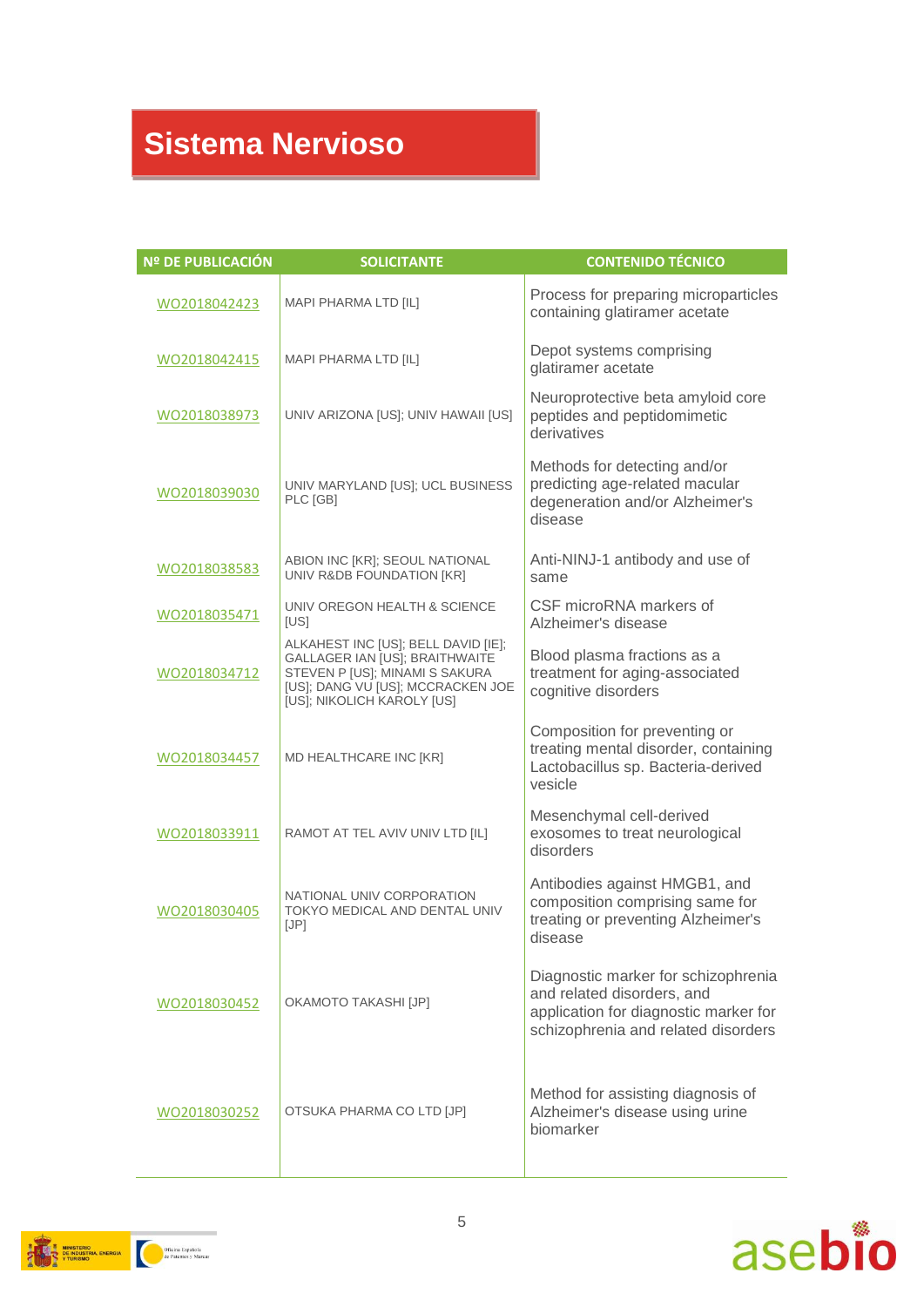| Nº DE PUBLICACIÓN | <b>SOLICITANTE</b>                                                  | <b>CONTENIDO TÉCNICO</b>                                                                                                                              |
|-------------------|---------------------------------------------------------------------|-------------------------------------------------------------------------------------------------------------------------------------------------------|
| WO2018025793      | UNIV KYOTO [JP]                                                     | Composition for promoting<br>production of immunostimulatory<br>factor                                                                                |
| WO2018025098      | 9636137 CANADA INC [CA]                                             | Cortical neuron cell model of<br>Alzheimer's disease based on BMI1<br>deficiency, and uses thereof                                                    |
| WO2018023115      | UNIV NORTH CAROLINA STATE [US]                                      | Compositions and methods for<br>detection of beta N methylamino L<br>alanine in cu Zn superoxide<br>dismutase 1                                       |
| WO2018018138      | AURIN BIOTECH INC [CA]                                              | Salivary abeta42 levels as<br>prognostic indicators for Alzheimer's<br>disease                                                                        |
| WO2018017569      | ARETE DISCOVERIES INC [US]                                          | Biomarkers for detection and<br>treatment of mast cell activity-<br>associated disorders                                                              |
| WO2018016714      | <b>ENSOL BIOSCIENCES INC [KR]</b>                                   | Novel peptide and use thereof                                                                                                                         |
| WO2018014126      | UNIV BRITISH COLUMBIA [CA]                                          | Antibodies to amyloid beta                                                                                                                            |
| WO2018013775      | UNIV EMORY [US]                                                     | Granulin compositions and uses<br>related thereto                                                                                                     |
| WO2018012834      | <b>KOREA RES INST BIOSCIENCE &amp;</b><br><b>BIOTECHNOLOGY [KR]</b> | Akkermansia muciniphila strain<br>having effect of preventing or<br>treating degenerative brain diseases<br>or metabolic diseases, and use<br>thereof |
| WO2018013612      | TUFTS COLLEGE [US]                                                  | Artificial brain tissue                                                                                                                               |
| WO2018009727      | UNIV BRIGHAM YOUNG [US]                                             | Methods for diagnosing and treating<br>Alzheimer's disease                                                                                            |
| WO2018008017      | <b>HADASIT MEDICAL RES SERVICES</b><br>AND DEVELOPMENT LTD [IL]     | Circulating micrornas as biomarkers<br>for therapy in neuromyelitis optica<br>(NMO) and multiple sclerosis (MS)                                       |
| WO2018007950      | NAT RES COUNCIL CANADA [CA]                                         | Humanized antibodies<br>transmigrating the blood-brain<br>barrier and uses thereof                                                                    |
| WO2018008764      | AJINOMOTO KK [JP]                                                   | Method for evaluating mild cognitive<br>impairment or Alzheimer's type<br>dementia                                                                    |
| WO2018008763      | AJINOMOTO KK [JP]                                                   | Method for evaluating future onset<br>risk of Alzheimer's type dementia                                                                               |
| WO2018006067      | LOMA LINDA UNIV [US]                                                | Myelin oligodendrocyte<br>glycoprotein-specific peptide for the<br>treatment or prevention of multiple<br>sclerosis                                   |





6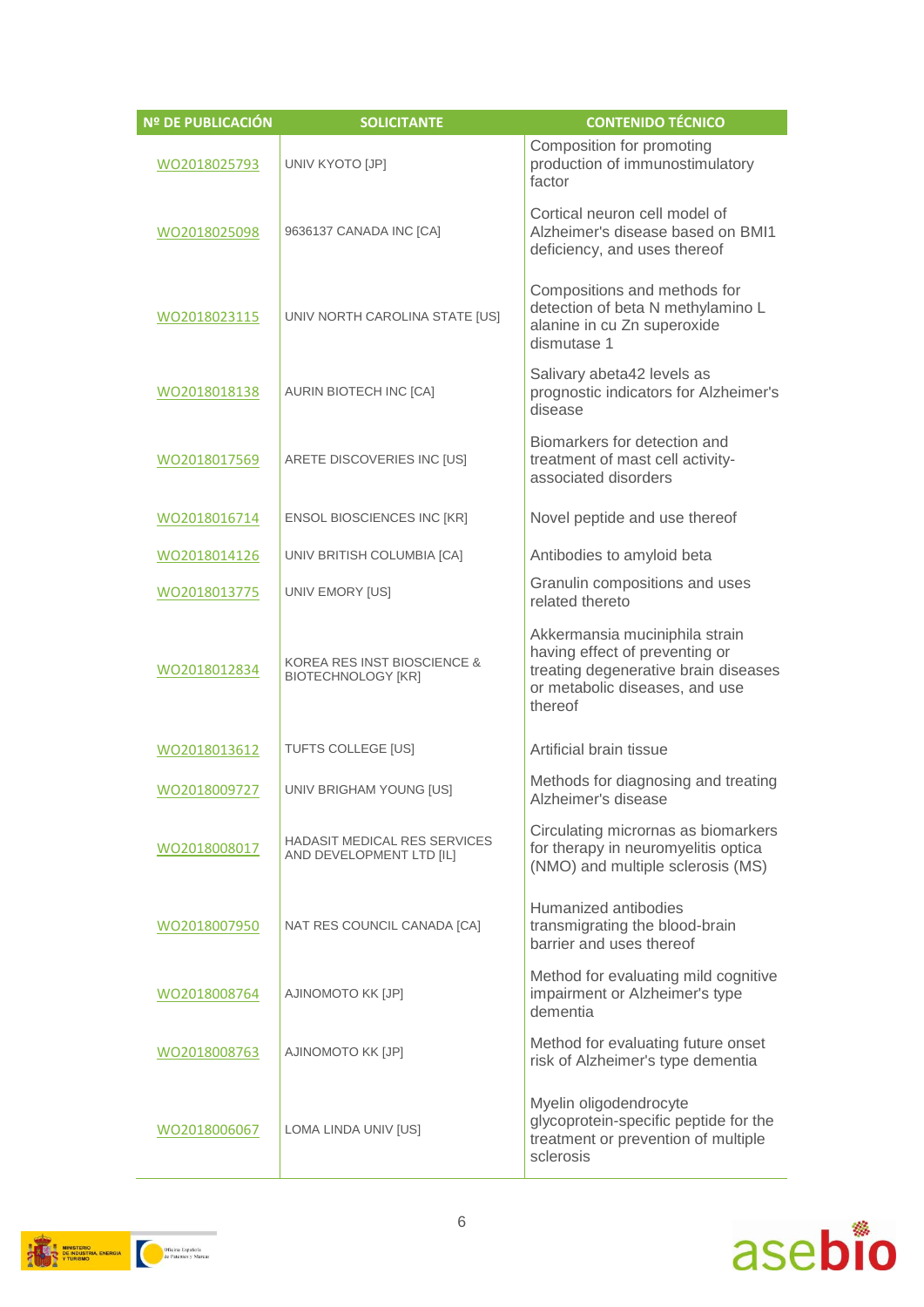| <b>Nº DE PUBLICACIÓN</b> | <b>SOLICITANTE</b>                                                 | <b>CONTENIDO TÉCNICO</b>                                                                                                 |
|--------------------------|--------------------------------------------------------------------|--------------------------------------------------------------------------------------------------------------------------|
| WO2018006051             | DIGNITY HEALTH [US]                                                | Diagnostic or predictor of relapsing<br>remitting multiple sclerosis                                                     |
| WO2018006092             | <b>DECLION HOLDINGS LLC [US]</b>                                   | Amino acid copolymer compositions<br>and uses thereof                                                                    |
| WO2017222834             | HOPE CITY [US]; UNIV CALIFORNIA<br>[US]                            | Compositions and methods for<br>mitochondrial genome editing                                                             |
| WO2017223291             | UNIV OF NORTH TEXAS HEALTH<br>SCIENCE CENTER AT FORT WORTH<br>[US] | Blood test for screening out amyloid<br>and Alzheimer's disease presence                                                 |
| WO2017214910             | SHI QINGXUE [CN]                                                   | Lentiviral expression vector for<br>specifically promoting high<br>expression of Tβ4 gene, and<br>applications thereof   |
| WO2017214940             | <b>MAO KANLANG [CN]</b>                                            | Lentiviral expression vector for<br>specifically promoting high<br>expression of Cplx2 gene, and<br>applications thereof |
| WO2017214833             | SHI QINGXUE [CN]                                                   | Lentiviral vector for specifically<br>promoting high expression of<br>ERBB2 gene, and applications<br>thereof            |
| WO2017214828             | SHI QINGXUE [CN]                                                   | Lentiviral expression vector for<br>specifically promoting high<br>expression of Prkcz gene, and<br>applications thereof |
| WO2017214831             | SHI QINGXUE [CN]                                                   | Lentiviral vector for specifically<br>promoting high expression of NRG1<br>gene, and applications thereof                |
| WO2017214941             | MAO KANLANG [CN]                                                   | Lentiviral vector for improving<br>expression level of SelP gene, and<br>applications thereof                            |
| WO2017214939             | <b>MAO KANLANG [CN]</b>                                            | Lentiviral expression vector for<br>improving expression level of CCR7<br>gene, and applications thereof                 |
| WO2017214936             | MAO KANLANG [CN]                                                   | Lentiviral expression vector for<br>improving expression level of<br>ABCB6 gene, and applications<br>thereof             |
| WO2017214943             | <b>MAO KANLANG [CN]</b>                                            | Lentiviral expression vector for<br>promoting TIM-3 gene expression<br>and application thereof                           |



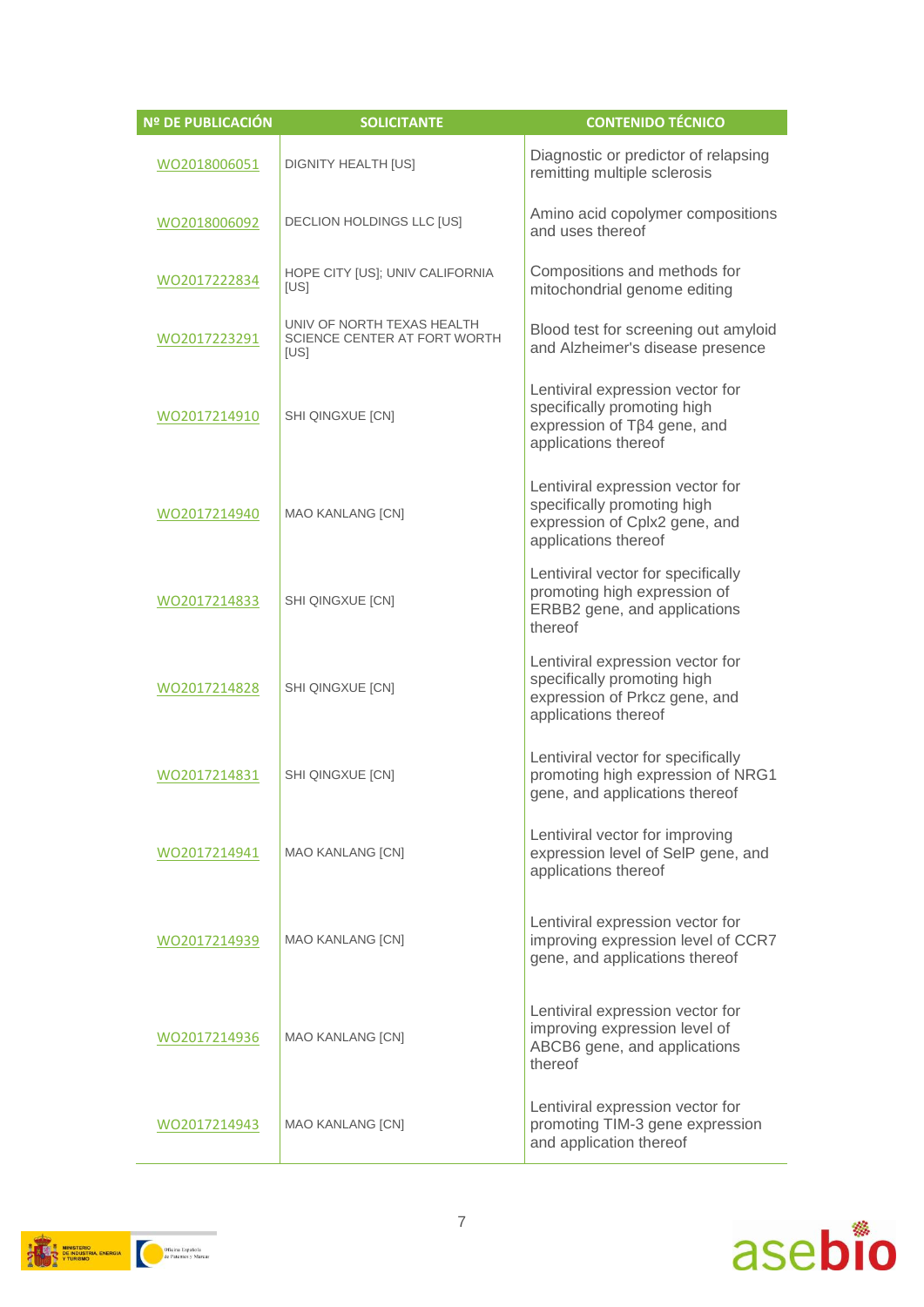| <b>Nº DE PUBLICACIÓN</b> | <b>SOLICITANTE</b>                                                                                                                                             | <b>CONTENIDO TÉCNICO</b>                                                                                                  |
|--------------------------|----------------------------------------------------------------------------------------------------------------------------------------------------------------|---------------------------------------------------------------------------------------------------------------------------|
| WO2017214945             | <b>MAO KANLANG [CN]</b>                                                                                                                                        | Lentiviral expression vector for<br>improving Hepcidin gene expression<br>level and application thereof                   |
| WO2017214834             | SHI QINGXUE [CN]                                                                                                                                               | Lentiviral expression vector for<br>specifically promoting high<br>expression of CTLA-4 gene, and<br>applications thereof |
| WO2017214937             | <b>MAO KANLANG [CN]</b>                                                                                                                                        | Lentiviral expression vector for<br>promoting expression of APP gene,<br>and applications thereof                         |
| WO2017214830             | SHI QINGXUE [CN]                                                                                                                                               | Lentiviral vector for specifically<br>promoting high expression of PD-1<br>gene, and applications thereof                 |
| WO2017209156             | <b>MORINAGA MILK INDUSTRY CO LTD</b><br>[JP]                                                                                                                   | Brain function improving agent                                                                                            |
| WO2018033841             | NOVARTIS AG [CH]                                                                                                                                               | Regimens and methods of treating<br>multiple sclerosis using ofatumumab                                                   |
| WO2018034977             | LILLY CO ELI [US]                                                                                                                                              | Combination therapy of bace-1<br>inhibitor and anti-N3pGlu Abeta<br>antibody                                              |
| WO2018027195             | ABBVIE BIOTHERAPEUTICS INC [US];<br><b>BIOGEN MA INC [US]</b>                                                                                                  | Compositions containing reduced<br>amounts of daclizumab acidic<br>isoforms and methods for preparing<br>the same         |
| WO2018031361             | LILLY CO ELI [US]                                                                                                                                              | Combination therapy                                                                                                       |
| WO2018036785             | NEUHEART S R L [IT]                                                                                                                                            | Peptides having TrkA-receptor-<br>agonistic activity and/or peptides<br>having NGF-antagonistic activity                  |
| WO2018013714             | <b>BIOGEN MA INC [US]</b>                                                                                                                                      | Dosage regimens of Lingo-1<br>antagonists and uses for treatment<br>of demyelinating disorders                            |
| WO2018015573             | DEUTSCHES ZENTRUM FÜR<br>NEURODEGENERATIVE<br>ERKRANKUNGEN E V (DZNE) [DE];<br>LUDWIG-MAXIMILIANS-UNIVERSITÄT<br>MÜNCHEN [DE]                                  | Trem2 cleavage modulators and<br>uses thereof                                                                             |
| WO2018007803             | <b>GRIFFITHS WILLIAM [GB]; CRICK</b><br>PETER [GB]; WANG YUQIN [GB];<br>KUHLE JENS [GB]; SAILER ANDREAS<br>[GB]; ZHANG JUAN [GB]; TURNER<br><b>MARTIN [GB]</b> | Methods for diagnosing motor<br>neuron diseases                                                                           |
| WO2018005954             | RESOLVE THERAPEUTICS LLC [US]                                                                                                                                  | Optimized binuclease fusions and<br>methods                                                                               |



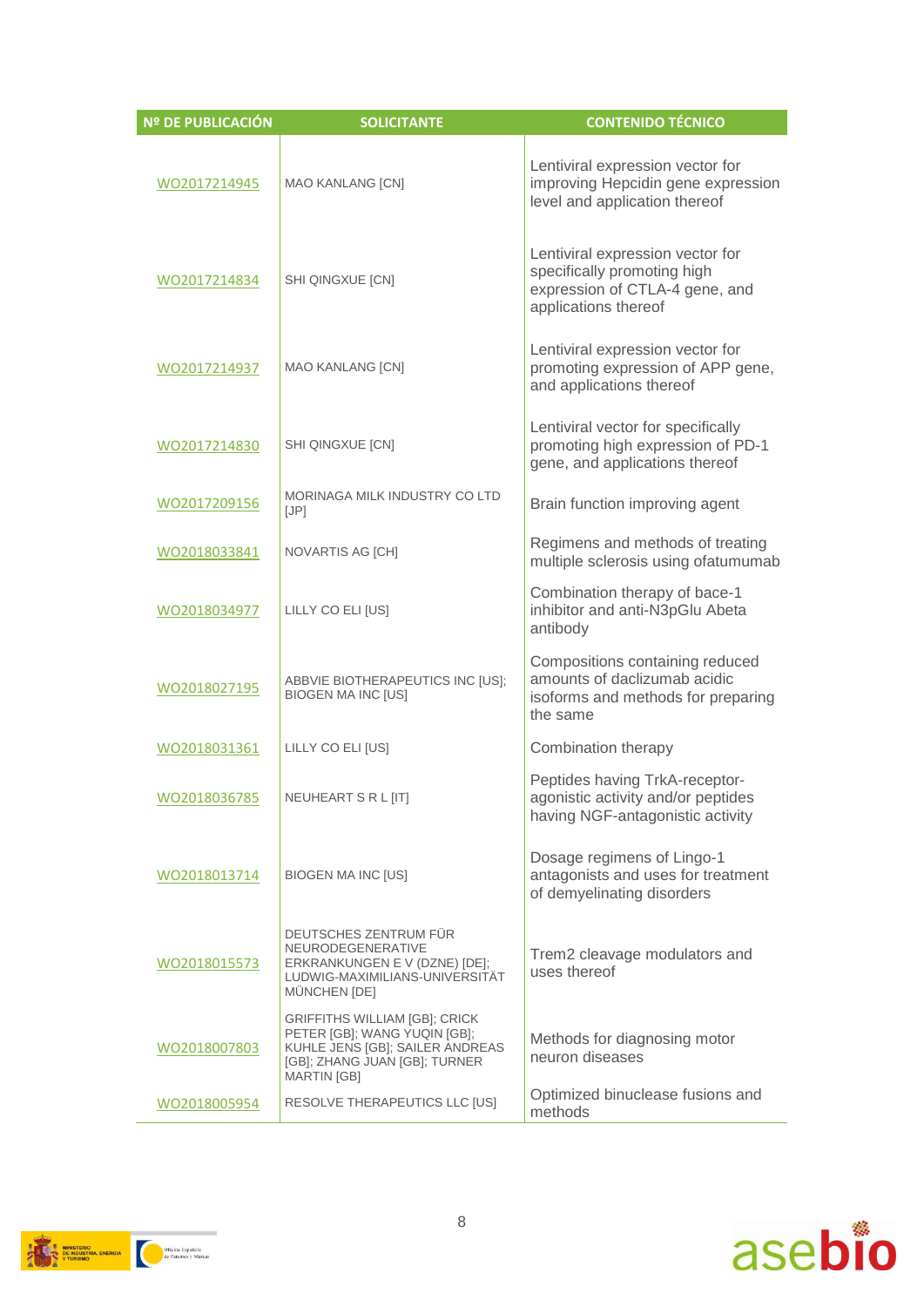| <b>Nº DE PUBLICACIÓN</b> | <b>SOLICITANTE</b>                                                                                                                                                                                              | <b>CONTENIDO TÉCNICO</b>                                                                           |
|--------------------------|-----------------------------------------------------------------------------------------------------------------------------------------------------------------------------------------------------------------|----------------------------------------------------------------------------------------------------|
| WO2018015291             | ECOLE POLYTECHNIQUE FED DE<br>LAUSANNE (EPFL) [CH]; FUNDACIÓ<br>PRIVADA INST DE RECERCA<br><b>BIOMÈDICA DE BELLVITGE [ES]:</b><br>FUNDACIÓ INSTITUCIÓ CATALANA DE<br>RECERCA I ESTUDIS AVANÇATS<br>(ICREA) [ES] | Methods of diagnosis Alzheimer's<br>disease                                                        |
| WO2018011153             | EVOX THERAPEUTICS LTD [GB]                                                                                                                                                                                      | Cell penetrating peptide (CPP)-<br>mediated EV loading                                             |
| WO2018005282             | LILLY CO ELI [US]                                                                                                                                                                                               | Anti-N3pGlu amyloid beta peptide<br>antibodies and uses thereof                                    |
| WO2018011073             | H LUNDBECK AS [DK]                                                                                                                                                                                              | Antibodies specific for<br>hyperphosphorylated tau and<br>methods of use thereof                   |
| WO2017218842             | DUDMAN JOSHUA [US]: HANTMAN<br>ADAM [US]; HWANG BUM-YEOL [US];<br>KARPOVA ALLA [US]; LOOGER LOREN<br>[US]; RITOLA KIMBERLY [US];<br>SCHAFFER DAVID [US]; TERVO<br>GOWAN [US]; VISWANATHAN SARADA<br>[US]        | Variant adeno-associated viruses<br>and methods of using                                           |
| WO2018002105             | F HOFFMANN-LA ROCHE AG [CH];<br>HOFFMANN-LA ROCHE INC [US]                                                                                                                                                      | Antisense oligonucleotides for<br>modulating HTRA1 expression                                      |
| WO2017210537             | CLEVELAND CLINIC FOUND [US]                                                                                                                                                                                     | Complement inhibition for improving<br>cell viability                                              |
| WO2017211827             | <b>BIOGEN INT NEUROSCIENCE GMBH</b><br>[CH]                                                                                                                                                                     | Methods for treating Alzheimer's<br>disease                                                        |
| WO2018045258             | <b>UNIV CHICAGO [US]</b>                                                                                                                                                                                        | Treatment of TNF-alpha cytotoxicity                                                                |
| WO2017214942             | <b>MAO KANLANG [CN]</b>                                                                                                                                                                                         | Lentiviral expression vector for<br>improving expression of TCTP<br>gene, and applications thereof |



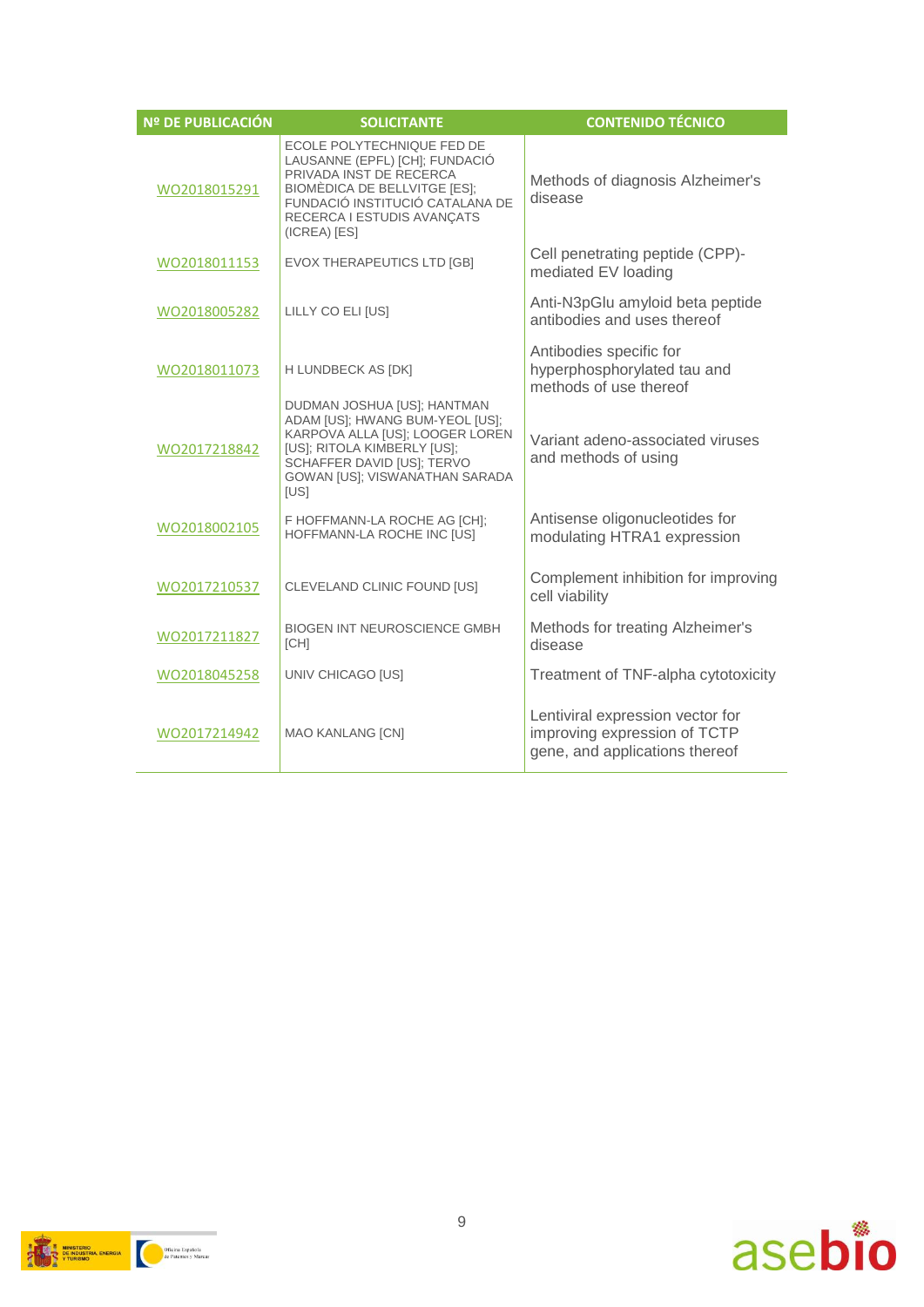### **Sistema Inmune**

| Nº DE PUBLICACIÓN | <b>SOLICITANTE</b>                                                                                                                               | <b>CONTENIDO TÉCNICO</b>                                                                                                                                                  |
|-------------------|--------------------------------------------------------------------------------------------------------------------------------------------------|---------------------------------------------------------------------------------------------------------------------------------------------------------------------------|
| WO2018043311      | ONCOTHERAPY SCIENCE INC [JP]                                                                                                                     | Monoclonal antibody against melk<br>and utilization thereof                                                                                                               |
| WO2018044979      | UNIV YALE [US]                                                                                                                                   | MicroRNAs as biomarkers for<br>endometriosis                                                                                                                              |
| WO2018045258      | UNIV CHICAGO [US]                                                                                                                                | treatment of TNF-alpha cytotoxicity                                                                                                                                       |
| WO2018035615      | THRASOS THERAPEUTICS INC [CA]                                                                                                                    | Compositions and methods for the<br>treatment of inflammatory bowel<br>diseases                                                                                           |
| WO2018038575      | INDUSTRY ACADEMIC COOPERATION<br>FOUNDATION YONSEI UNIV [KR];<br>CATHOLIC KWANDONG UNIV<br>INDUSTRY FOUNDATION [KR]                              | Pharmaceutical composition for<br>treating rheumatoid arthritis,<br>comprising mesenchymal stem cell-<br>derived secretory proteome, and<br>therapeutic method using same |
| WO2018035330      | JANSSEN BIOTECH INC [US]                                                                                                                         | Methods of treating Crohn's disease<br>with an anti-NKG2D antibody                                                                                                        |
| WO2018034597      | JOINT STOCK COMPANY BIOCAD [RU]                                                                                                                  | Antibody or an antigen-binding<br>fragment thereof capable of binding<br>to a human receptor of interleukin-6                                                             |
| WO2018033887      | HOSPITAL CIVIL DE GUADALAJARA<br>[MX]                                                                                                            | Immunoregulator composition for<br>inhibiting renal damage caused by<br>lupus                                                                                             |
| WO2018027898      | <b>BGI SHENZHEN [CN]</b>                                                                                                                         | Faecalibacterium butyricigenerans<br>and method for cultivation thereof<br>and application thereof                                                                        |
| WO2018026642      | THE FEINSTEIN INSTITUTE FOR<br><b>MEDICAL RES [US]</b>                                                                                           | C1Q and HMGB1 fusion proteins<br>and uses thereof                                                                                                                         |
| WO2018025982      | CHUGAI PHARMACEUTICAL CO LTD<br>[JP]; UNIV JICHI MEDICAL [JP]; NAT<br>INSTITUTES OF BIOMEDICAL<br><b>INNOVATION HEALTH AND NUTRITION</b><br>[JP] | Composition for prophylaxis or<br>treatment of IL-8 related diseases                                                                                                      |
| WO2018021624      | THE CATHOLIC UNIV OF KOREA<br>INDUSTRY-ACADEMIC COOPERATION<br><b>FOUNDATION [R]</b>                                                             | Biomarkers for diagnosis of<br>rheumatoid arthritis                                                                                                                       |



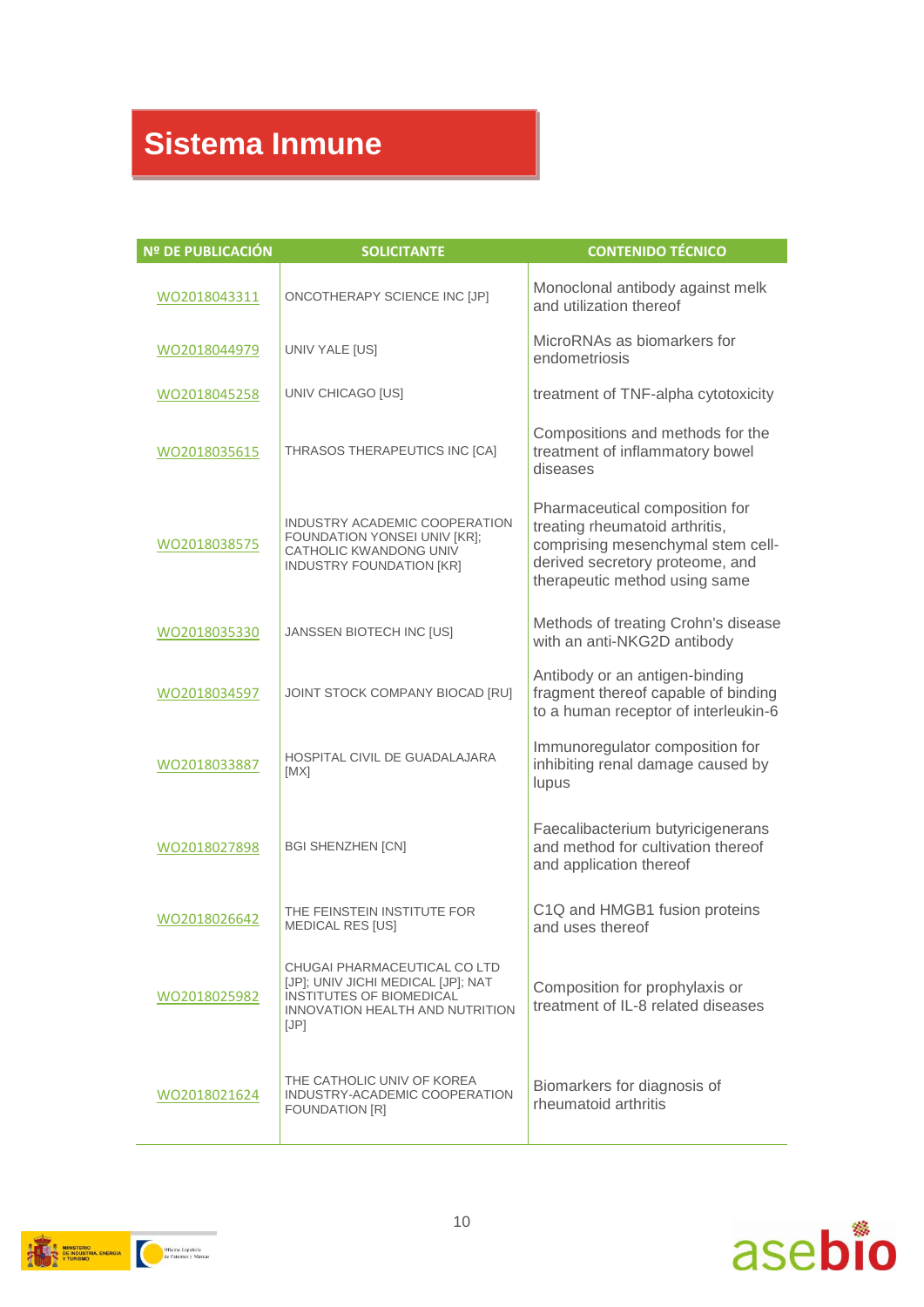| <b>Nº DE PUBLICACIÓN</b> | <b>SOLICITANTE</b>                                                                            | <b>CONTENIDO TÉCNICO</b>                                                                                                                                                                    |
|--------------------------|-----------------------------------------------------------------------------------------------|---------------------------------------------------------------------------------------------------------------------------------------------------------------------------------------------|
| WO2018022937             | PROTAGONIST THERAPEUTICS INC<br>[US]                                                          | Peptide inhibitors of interleukin-23<br>and their use to treat inflammatory<br>diseases                                                                                                     |
| WO2018013483             | THE CALIFORNIA INSTITUTE FOR<br><b>BIOMEDICAL RES [US]</b>                                    | Kv1.3 channel blocking peptides<br>and uses thereof                                                                                                                                         |
| WO2018008902             | <b>RESEARCH &amp; BUSINESS FOUND</b><br>SUNGKYUNKWAN UNIV [KR]; THE ASAN<br><b>FOUND [KR]</b> | Psoriasis-induced animal model<br>and use thereof                                                                                                                                           |
| WO2018009147             | AGENCY FOR SCIENCE TECH AND<br><b>RESEARCH [SG]</b>                                           | Method of generating mesenchymal<br>stem cells and uses thereof                                                                                                                             |
| WO2018002930             | STEM CELL MEDICINE LTD [IL]; MAPI<br>PHARMA LTD [IL]                                          | Treatment of inflammatory bowel<br>disease with long acting glatiramer<br>and adipose-derived stem cells                                                                                    |
| WO2017221879             | <b>FUJIFILM CORP [JP]</b>                                                                     | Trophic factor release agent and<br>inflammatory disease treatment<br>agent                                                                                                                 |
| WO2017215524             | <b>SUNSHINE GUOJIAN</b><br>PHARMACEUTICAL (SHANGHAI) CO<br>LTD [CN]                           | Anti-human interleukin-17A<br>monoclonal antibody, and<br>preparation method and use thereof                                                                                                |
| WO2017218677             | UNIV ARIZONA STATE [US]; BENAROYA<br>RES INSTITUTE AT VIRGINIA MASON<br>[US]                  | Identification and medical<br>applications of anti-citrullinated-<br>protein antibodies in rheumatoid<br>arthritis                                                                          |
| WO2017214249             | JANSSEN BIOTECH INC [US]                                                                      | GM-CSF variants and methods of<br>use                                                                                                                                                       |
| WO2017214285             | KLECHEVSKY EYNAV [US]                                                                         | Detection of cd5 and methods and<br>compositions for modulating CD5                                                                                                                         |
| WO2017214555             | UNIV MICHIGAN REGENTS [US]                                                                    | Modulation of aminopeptidase<br>N/CD13 and rheumatoid arthritis                                                                                                                             |
| WO2017211319             | <b>SUZHOU CONNECT</b><br>BIOPHARMACEUTICALS LTD [CN]                                          | Antibody for binding to interleukin 4<br>receptor                                                                                                                                           |
| WO2017210749             | ADELAIDE RES & INNOVATION PTY LTD<br>[AU]                                                     | Methods and products for treating<br>autoimmune diseases                                                                                                                                    |
| WO2017210428             | CRESTOVO LLC [US]                                                                             | Compositions and methods for<br>treating inflammatory bowel<br>diseases (IBDS) and other<br>disorders                                                                                       |
| WO2017209270             | UNIV KEIO [JP]                                                                                | Activated T cell- and/or B cell-<br>selective cell death inducer or cell<br>death promoter comprising as<br>active ingredient 25-<br>hydroxycholesterol or cholesterol<br>analogous thereto |
| WO2017204277             | UNIV TOKYO [JP]; CHUGAI<br>PHARMACEUTICAL CO LTD [JP]                                         | Anti-TGF-beta3 antibody and use<br>thereof                                                                                                                                                  |



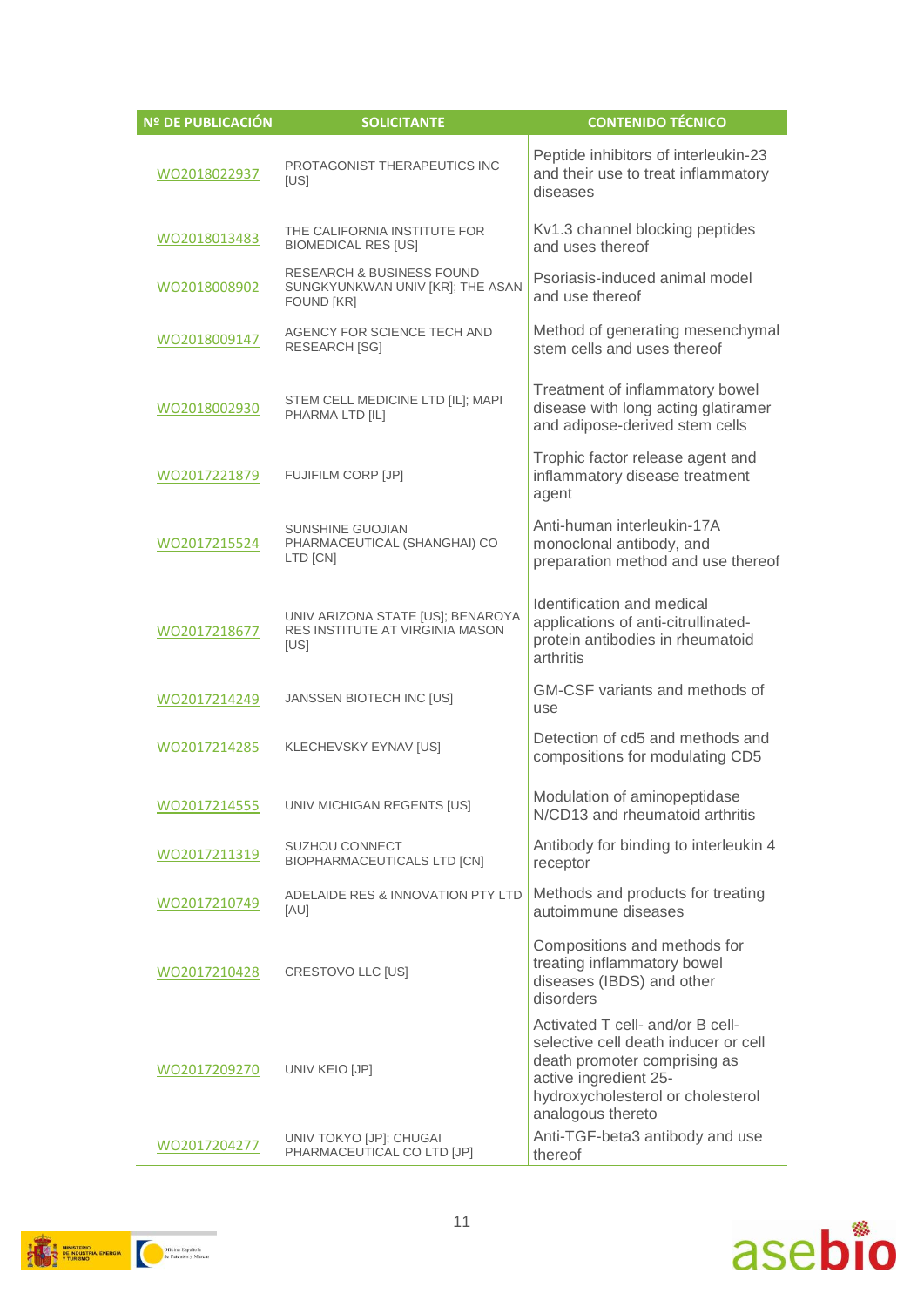| Nº DE PUBLICACIÓN | <b>SOLICITANTE</b>                                                       | <b>CONTENIDO TÉCNICO</b>                                                                                                                                                      |
|-------------------|--------------------------------------------------------------------------|-------------------------------------------------------------------------------------------------------------------------------------------------------------------------------|
| WO2017202387      | BEIJING VDJBIO CO LTD [CN]                                               | Antibodies, composition and kits<br>comprising same, and methods of<br>use thereof                                                                                            |
| WO2017201731      | BEIJING VDJBIO CO LTD [CN]                                               | Antibodies, composition and kits<br>comprising same, and methods of<br>use thereof                                                                                            |
| WO2018025236      | UNIV WARSZAWSKI [PL]                                                     | Method for ex vivo induction of<br>suppressor lymphocytes using a<br>solution of proteins from helminth<br>parasites, lymphocytes produced by<br>this method and uses thereof |
| WO2018007872      | CAMBRIDGE ENTERPRISE LTD [GB]                                            | Biomarkers for inflammatory bowel<br>disease                                                                                                                                  |
| WO2018026913      | CRESTOVO LLC [US]                                                        | Methods for treating ulcerative<br>colitis                                                                                                                                    |
| WO2018015880      | NOVARTIS AG [CH]                                                         | Methods of treating new-onset<br>plaque type psoriasis using IL-17<br>antagonists                                                                                             |
| WO2018022946      | ALPINE IMMUNE SCIENCES INC [US]                                          | CD155 variant immunomodulatory<br>proteins and uses thereof                                                                                                                   |
| WO2018029182      | ABLYNX NV [BE]                                                           | IL-6R single variable domain<br>antibodies for treatment of IL-6R<br>related diseases                                                                                         |
| WO2018024770      | FORMYCON AG [DE]                                                         | Production of biosimilar<br>ustekinumab in CHO cells                                                                                                                          |
| WO2018013818      | <b>BRISTOL-MYERS SQUIBB COMPANY</b><br>[US] SQUIBB BRISTOL MYERS CO [US] | Antibodies against TIM3 and uses<br>thereof                                                                                                                                   |
| WO2018011593      | 4D PHARMA PLC [GB]                                                       | Compositions comprising bacterial<br>strains                                                                                                                                  |
| WO2018015535      | EVOX THERAPEUTICS LTD [GB]                                               | Extracellular vesicle comprising a<br>fusion protein having FC binding<br>capacity                                                                                            |
| WO2018005700      | IMMUSANT INC [US]                                                        | Escalating dosage schedules for<br>treating celiac disease                                                                                                                    |
| WO2018011420      | ARGENX BVBA [BE]                                                         | Anti-IL-22R antibodies                                                                                                                                                        |
| WO2017214170      | HOPE CITY [US]; UNIV TEXAS [US]                                          | BAFF-R antibodies and uses<br>thereof                                                                                                                                         |
| WO2017223273      | HARVARD COLLEGE [US]                                                     | Inhibition of colonic group 3 innate<br>lymphoid cells                                                                                                                        |
| WO2018011153      | EVOX THERAPEUTICS LTD [GB]                                               | Cell penetrating peptide (CPP)-<br>mediated EV loading                                                                                                                        |
| WO2018007456      | SANOFI SA [FR]                                                           | Antibody formulations                                                                                                                                                         |
| WO2018007442      | ABLYNX NV [BE]                                                           | Treatment of IL-6R related diseases                                                                                                                                           |



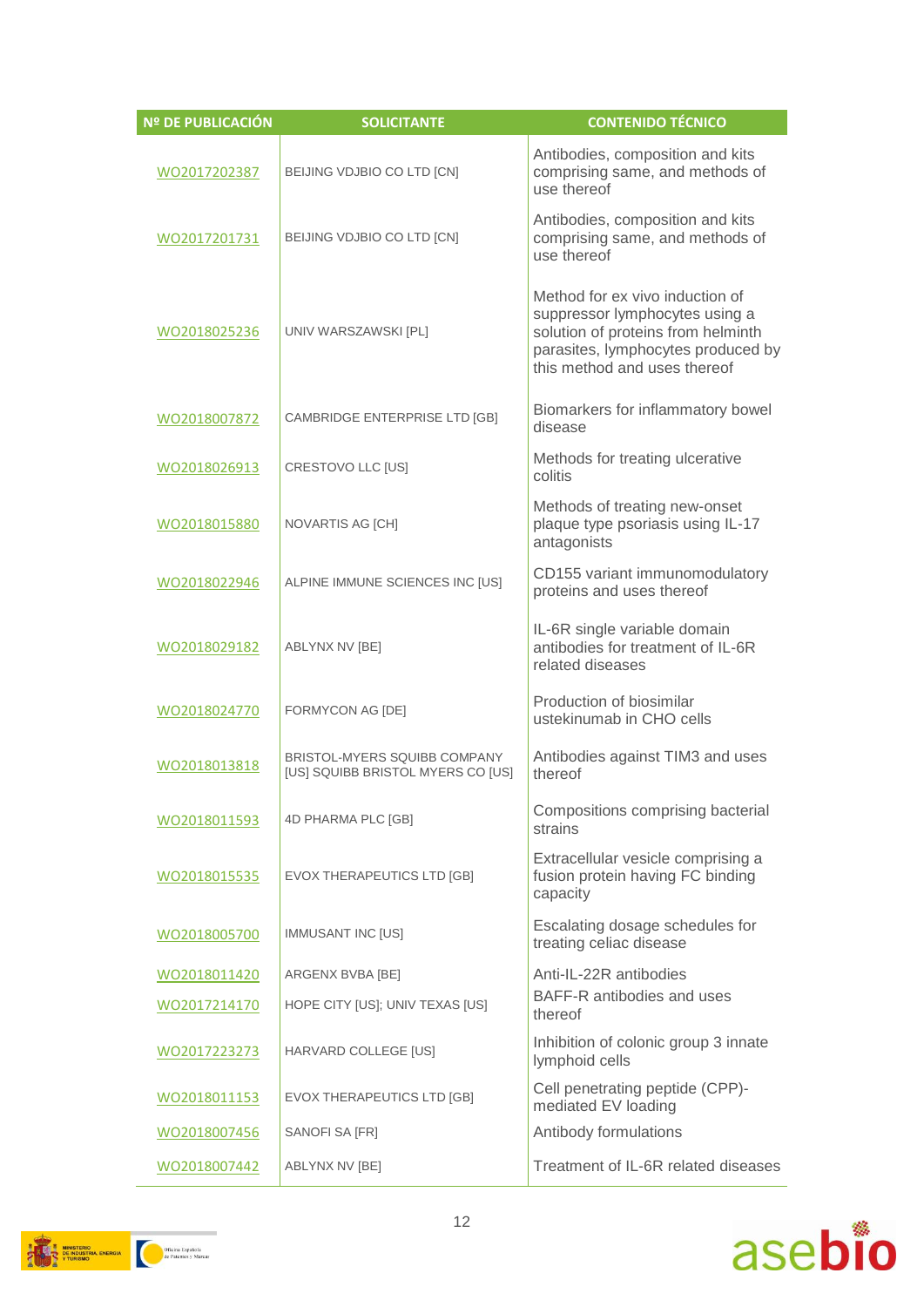| Nº DE PUBLICACIÓN | <b>SOLICITANTE</b>                                                                                                                                                                                                                | <b>CONTENIDO TÉCNICO</b>                                                                                                              |
|-------------------|-----------------------------------------------------------------------------------------------------------------------------------------------------------------------------------------------------------------------------------|---------------------------------------------------------------------------------------------------------------------------------------|
| WO2017221174      | <b>NOVARTIS AG [CH]</b>                                                                                                                                                                                                           | Methods of treating vitiligo using<br>interleukin-17 (IL-17) antibodies                                                               |
| WO2018002181      | UMC UTRECHT HOLDING BV [NL]                                                                                                                                                                                                       | Treatment of IgE-mediated<br>diseases with antibodies that<br>specifically bind CD38                                                  |
| WO2017218434      | MILLENNIUM PHARM INC [US]                                                                                                                                                                                                         | Method of treating inflammatory<br>bowel disease                                                                                      |
| WO2017214167      | HOPE CITY [US]; UNIV TEXAS [US]                                                                                                                                                                                                   | BAFF-R targeted chimeric antigen<br>receptor-modified t-cells and uses<br>thereof                                                     |
| WO2017210537      | CLEVELAND CLINIC FOUND [US]                                                                                                                                                                                                       | Complement inhibition for improving<br>cell viability                                                                                 |
| WO2017216352      | INSERM (INSTITUT NATIONAL DE LA<br>SANTÉ ET DE LA RECH MÉDICALE)<br>[FR]; UNIVERSITÉ PAUL SABATIER<br>TOULOUSE III [FR]; CENTRE NATIONAL<br>DE LA RECHERCHE SCIENT (CNRS)<br>[FR]                                                 | Method of treatment of gut<br>inflammatory diseases such as<br>inflammatory bowel diseases (IBD)<br>or irritable bowel syndrome (IBS) |
| WO2017216323      | PROTAGEN AG [DE]                                                                                                                                                                                                                  | Marker sequences for managing<br>the therapy of rheumatoid arthritis<br>patients                                                      |
| WO2017216253      | KLINIKUM DER UNIVERSITÄT<br>MÜNCHEN [DE]                                                                                                                                                                                          | CD1A as therapeutic target<br>molecule and diagnostic marker for<br>inflammatory bowel diseases                                       |
| WO2017212018      | INSERM (INSTITUT NATIONAL DE LA<br>SANTÉ ET DE LA RECH MÉDICALE) [FR]<br>; UNIVERSITÉ PARIS DIDEROT - PARIS<br>7 [FR]; ASSIST PUBLIQUE-HÔPITAUX<br>DE PARIS (APHP) [FR]; CENTRE<br>NATIONAL DE LA RECHERCHE SCIENT<br>(CNRS) [FR] | Methods and pharmaceutical<br>compositions for the treatment of<br>autoimmune inflammatory diseases                                   |
| WO2017211900      | MAX-DELBRÜCK-CENTRUM FÜR<br>MOLEKULARE MEDIZIN [DE];<br>HUMBOLDT-UNIVERSITÄT ZU BERLIN<br>[DE]                                                                                                                                    | Chimeric antigen receptor and<br>CAR-T cells that bind BCMA                                                                           |
| WO2017211896      | IMMUNOVIA AB [SE]                                                                                                                                                                                                                 | Biomarker signatures of systemic<br>lupus erythematosus and uses<br>thereof                                                           |
| WO2017211893      | IMMUNOVIA AB [SE]                                                                                                                                                                                                                 | Biomarker signatures of systemic<br>lupus erythematosus and uses<br>thereof                                                           |
| WO2017211753      | SNIPR TECH LIMITED [GB]                                                                                                                                                                                                           | Selectively altering microbiota for<br>immune modulation                                                                              |
| WO2017217985      | AMGEN INC [US]; CELIMMUNE LLC [US]                                                                                                                                                                                                | Methods and compositions for the<br>treatment of celiac disease, non-<br>celiac gluten sensitivity, and<br>refractory celiac disease  |



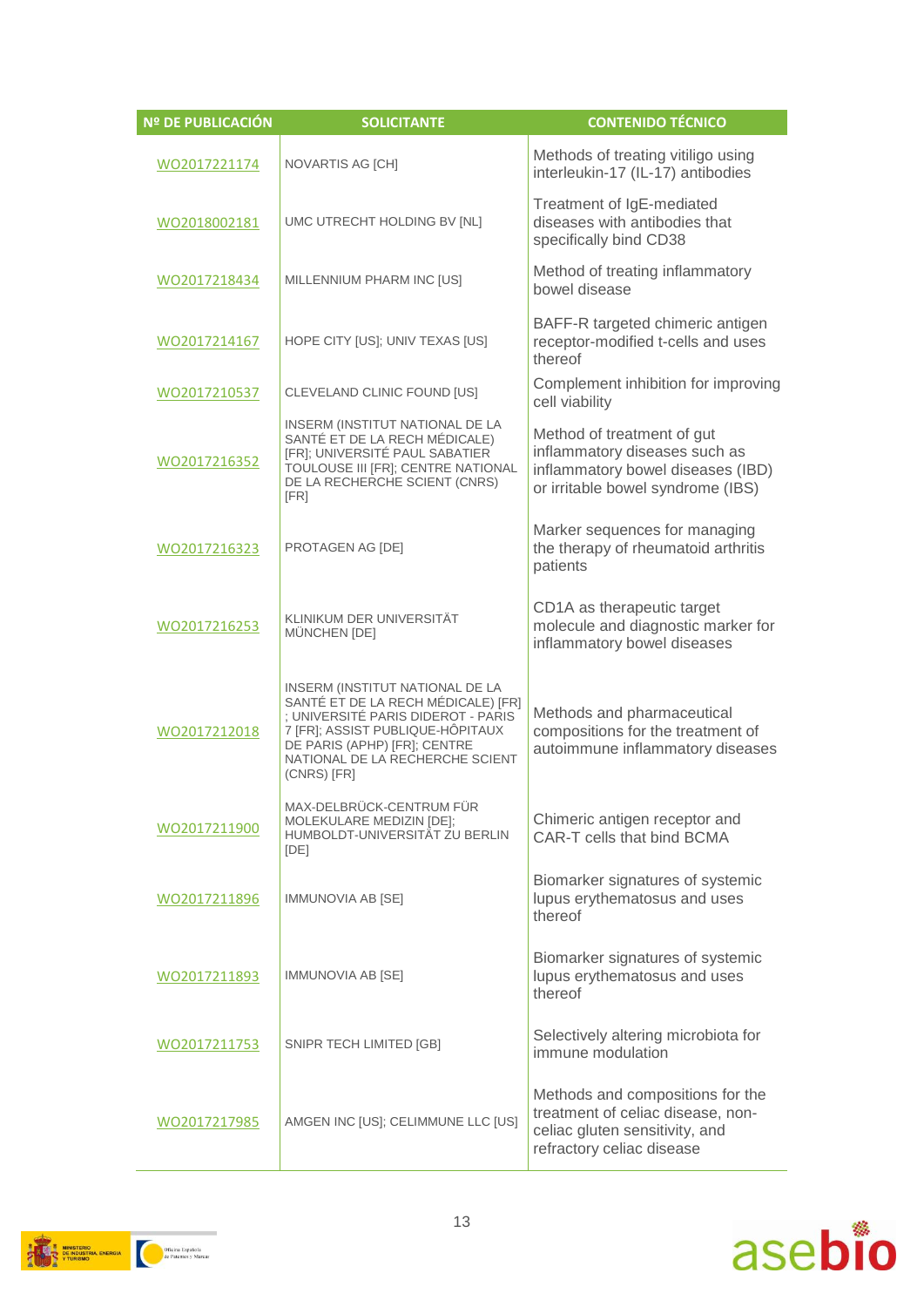| Nº DE PUBLICACIÓN | <b>SOLICITANTE</b>                                                                     | <b>CONTENIDO TÉCNICO</b>                                                                                   |
|-------------------|----------------------------------------------------------------------------------------|------------------------------------------------------------------------------------------------------------|
| EP3257866         | ACAD MEDISCH CENTRUM [NL];<br><b>STICHTING SANQUIN</b><br><b>BLOEDVOORZIENING [NL]</b> | Modified anti-TNF antibody and use<br>thereof in the treatment of IBD                                      |
| WO2017218813      | UNIV UTAH RES FOUND [US]                                                               | Compositions and methods for<br>using albumin-based<br>nanomedicines                                       |
| WO2017214832      | <b>SHI QINGXUE [CN]</b>                                                                | Lentiviral vector for specifically<br>promoting high expression of Foxp3<br>gene, and applications thereof |



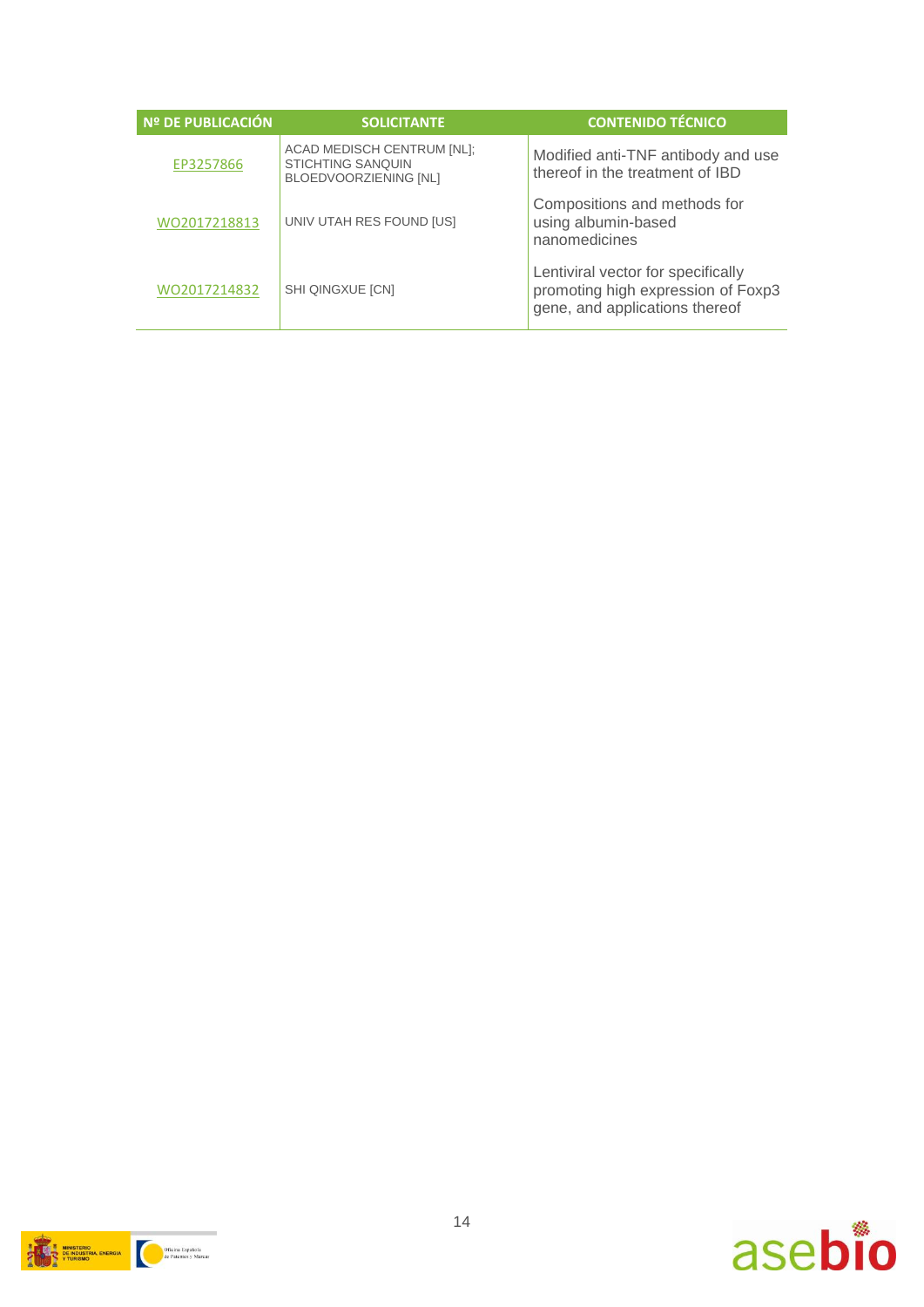# **Noticias**

#### LA OEPM SIEMPRE RENOVANDO SU OFERTA DE SERVICIOS DE INFORMACIÓN TECNOLÓGICA DE PATENTES

#### **Cumpliendo con una misión fundamental que le atribuye el ordenamiento jurídico**

Desde sus inicios, la OEPM viene cumpliendo con una misión fundamental que le atribuye el ordenamiento jurídico: "Difundir eficazmente, de forma periódica, la información tecnológica objeto de registro…" (Real Decreto 1270/1997, de 24 de julio, por el que se regula la Oficina Española de Patentes y Marcas, O.A.).



En un principio, los servicios de información tecnológica se reducían a

suministrar copias en papel, por un módico precio, de los documentos de patente españoles y extranjeros contenidos en el Fondo Documental de la Oficina. Posteriormente, se fueron ampliando los servicios para proporcionar búsquedas de patentes y análisis profesionales de dichas búsquedas (Informes Tecnológicos de Patentes). Con la disponibilidad de bases de datos de patentes gratuitas en internet y la posibilidad de obtener directamente de ahí copias electrónicas de los folletos de patente, el servicio inicial de suministro de copias dejó de tener sentido, aunque todavía se presta para quien tenga dificultades en encontrar una determinada patente en internet.

Hoy en día se han ampliado los servicios de información tecnológica suministrados por la OEPM y disponibles de forma gratuita: no solo la posibilidad de hacer búsquedas en bases de datos de patentes españolas [\(INVENES\)](http://consultas2.oepm.es/InvenesWeb/faces/busquedaInternet.jsp;jsessionid=pftmDoNer4GPephDWkqu05E5.Consultas2) o extranjeras [\(ESPACENET,](https://worldwide.espacenet.com/) [PATENTSCOPE…](https://patentscope.wipo.int/search/es/search.jsf)) sino también servicios gratuitos de valor añadido como son los Boletines de Vigilancia Tecnológica y las Alertas Tecnológicas, de los que se puede encontrar amplia información en la [web.](http://www.oepm.es/es/informacion_tecnologica/index.html) Existen Boletines de Vigilancia Tecnológica sobre 15 sectores técnicos y hasta 22 Alertas Tecnológicas para objetos técnicos concretos. El número de sectores tecnológicos cubiertos por los Boletines de Vigilancia Tecnológica y de objetos técnicos de las Alertas Tecnológicas se va ampliando continuamente a petición de los usuarios.

En resumen, los servicios tecnológicos que hoy ofrece la Oficina son:

#### **Servicios gratuitos:**

- [Alertas Tecnológicas](http://www.oepm.es/es/informacion_tecnologica/informacion_gratuita/Alertas_Tecnologicas/index.html)
- [Boletines de Vigilancia Tecnológica](http://www.oepm.es/es/informacion_tecnologica/informacion_gratuita/boletines_de_vigilancia_tecnologica/index.html)

#### **Servicios no gratuitos:**

- Informes Tecnológicos de Patentes
- Búsquedas Retrospectivas
- Vigilancia Tecnológica a medida

Los servicios actuales de información tecnológica de patentes son muy importantes para:



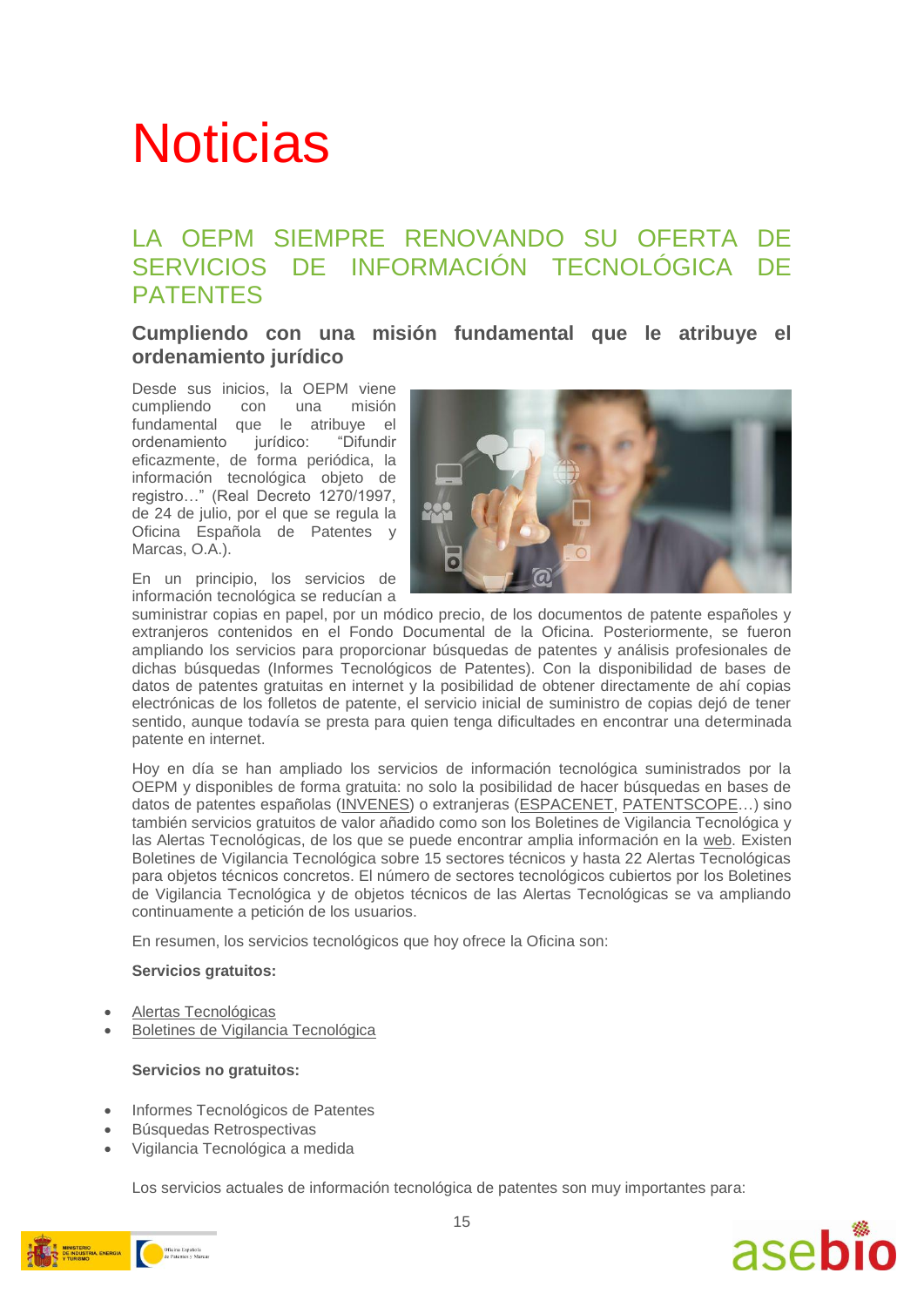- Evitar la duplicación de esfuerzos de investigación y desarrollo. Antes de iniciar un proyecto de I + D, es necesario hacer un estudio exhaustivo del estado de la técnica o "estado del arte" para evitar investigaciones redundantes. Dicho estudio no debería centrarse sólo en libros y revistas científicas, sino también en los documentos de patentes.
- Determinar la posible patentabilidad de una invención. A lo largo y al final de un proyecto de I+D, la información de patentes es clave para sortear las investigaciones de terceros, determinar qué resultados podrían patentarse y redactar una buena solicitud de patente.
- Evitar la infracción de las patentes de otros inventores. Las empresas y los particulares interesados en utilizar una determinada tecnología (fabricarla, venderla, importarla, etc.) deben identificar posibles derechos de patente de sus competidores y de otros actores en el mercado antes de cualquier uso industrial o comercial de dicha tecnología. Una búsqueda realizada por un especialista en información de patentes, junto con un análisis jurídico de las patentes y solicitudes de patentes potencialmente relevantes, puede ayudar a identificar las patentes bloqueantes, si existen, y evitar la infracción de los derechos de terceras partes (búsqueda de libertad de operación).
- Estimar el valor de sus patentes o de las patentes de otros inventores.
- Conocer y explotar tecnologías de libre uso descritas en las solicitudes de patente que nunca han sido concedidas y en las patentes que no son válidas en determinados países o que han perdido su vigencia.
- Saber más sobre las actividades innovadoras y la futura orientación de la competencia.
- Extraer, analizar y examinar las tendencias principales en determinados sectores de la tecnología, especialmente en los de interés público, como los relativos a la salud y a las cuestiones medioambientales para, por ejemplo, formulación de estrategias de inversión o de políticas públicas.

Todo lo anterior pone de manifiesto la gran utilidad, para empresas innovadoras y organismos públicos de investigación, de la información que proporcionan las patentes, y es por ello que desde los años ochenta la OEPM vienen haciendo una clara apuesta por difundir el uso de las patentes como fuente de información ampliando, diversificando y mejorando su oferta de servicios de información tecnológica.

### 26 DE ABRIL DE 2018 DÍA MUNDIAL DE LA PROPIEDAD INTELECTUAL



Arunces<br>del cambio:<br>las mujeres en<br>la innovación y<br>la creatividad Dia Mundial de la<br>Propiedad Intelectual 2018

Cada 26 de abril se celebra el Día Mundial de la<br>Propiedad Intelectual e Industrial (PI), Propiedad Intelectual e Industrial conmemoración creada en el año 2000 por la Organización Mundial de la Propiedad Intelectual (OMPI) para dar a conocer la función que desempeñan los derechos de PI en el fomento de la innovación y la creatividad.

Con el tema de este año, "Artífices del cambio: las mujeres en la innovación y la creatividad", la OMPI quiere celebrar el talento, el ingenio, la curiosidad y el valor de las mujeres que

impulsan el cambio en nuestro mundo y plasman nuestro futuro común.

La OEPM intensificará su programa de actividades de difusión el día 26 de abril, así como durante las semanas anteriores y posteriores y anima a participar a particulares y organizaciones a través de [Facebook](https://www.facebook.com/oepm.es/) y [Twitter,](https://twitter.com/OEPM_es) utilizando la etiqueta #worldipday.

[Eventos previstos](http://www.oepm.es/export/sites/oepm/comun/documentos_relacionados/Noticias/2018/2018_04_10_Eventos_previstos_IPDay.pdf)

Más información:

<http://www.wipo.int/ip-outreach/es/ipday/>



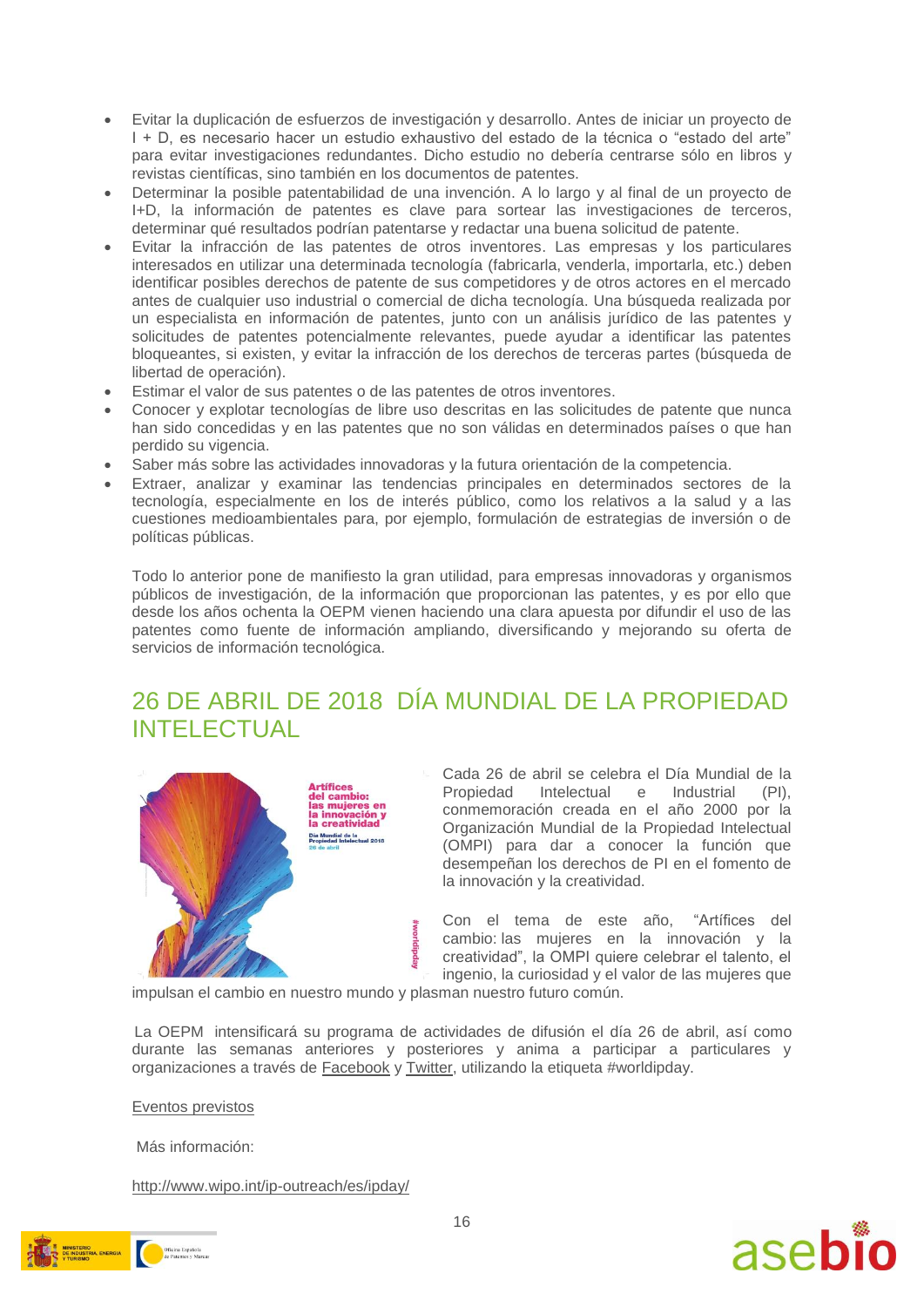### LA OEPM RENUEVA SU CONDICIÓN DE ADMINISTRACIÓN INTERNACIONAL PCT E INTRODUCE LA POSIBILIDAD DE UTILIZAR EL INGLÉS

#### **Opción disponible desde el 1 de enero**

En un mundo globalizado, la proyección transfronteriza se convierte poco menos que en necesidad. En la [Oficina Española de Patentes y Marcas](http://www.oepm.es/es/index.html) [\(OEPM\)](http://www.oepm.es/es/index.html) venimos de renovar recientemente y para los próximos 10 años nuestras condiciones de Administración de Búsqueda Internacional (ISA) y Examen Preliminar Internacional (IPEA), que nos proporcionan competencias respecto a las solicitudes internacionales provenientes de nuestro país.



Además de esto, y siguiendo nuestro Plan Estratégico 2017-2020 en materia de Propiedad Industrial, hemos decidido incorporar el inglés en nuestro contexto de actuación como ISA e IPEA. De este modo las empresas españolas -así como las de aquellos países hispanohablantes que hayan designado la OEPM como Administración de Búsqueda y Examen Preliminar Internacional- podrán utilizar, en estos ámbitos, el inglés o el castellano como lenguas de trabajo y de correspondencia.

Esperamos que esta nueva opción, operativa desde el pasado 1 de enero, contribuya al asentamiento estratégico en mercados globales de las PYME y emprendedores españoles.

### LA OEPM MANTIENE SUS DOS CERTIFICADOS: CALIDAD Y VIGILANCIA TECNOLÓGICA



**Indicador de la eficacia y eficiencia del trabajo realizado**

Para un organismo de la naturaleza de la [OEPM,](http://www.oepm.es/es/index.html) el reconocimiento público es vital de cara a transmitir la seriedad, confianza y profesionalidad que se le presupone. Los certificados de calidad son buenos indicadores de la eficacia y eficiencia del trabajo realizado, y por ello nos agrada informar de que hemos mantenido un año más las acreditaciones que reconocen la solvencia de nuestra entidad.

Los certificados a los que hacemos referencia avalan la conformidad de nuestro Sistema integrado de Calidad y Vigilancia Tecnológica con las normas UNE-EN ISO 9001 (Sistema de Gestión de Calidad) y UNE 166.066 (Gestión de la I+D+i, Sistema de Vigilancia tecnológica e Inteligencia competitiva). Consideramos que son un fiel reflejo del compromiso con la calidad que mantiene el personal de la OEPM en todas sus actuaciones y de la vocación de servicio a los ciudadanos con la que desempeña su labor.